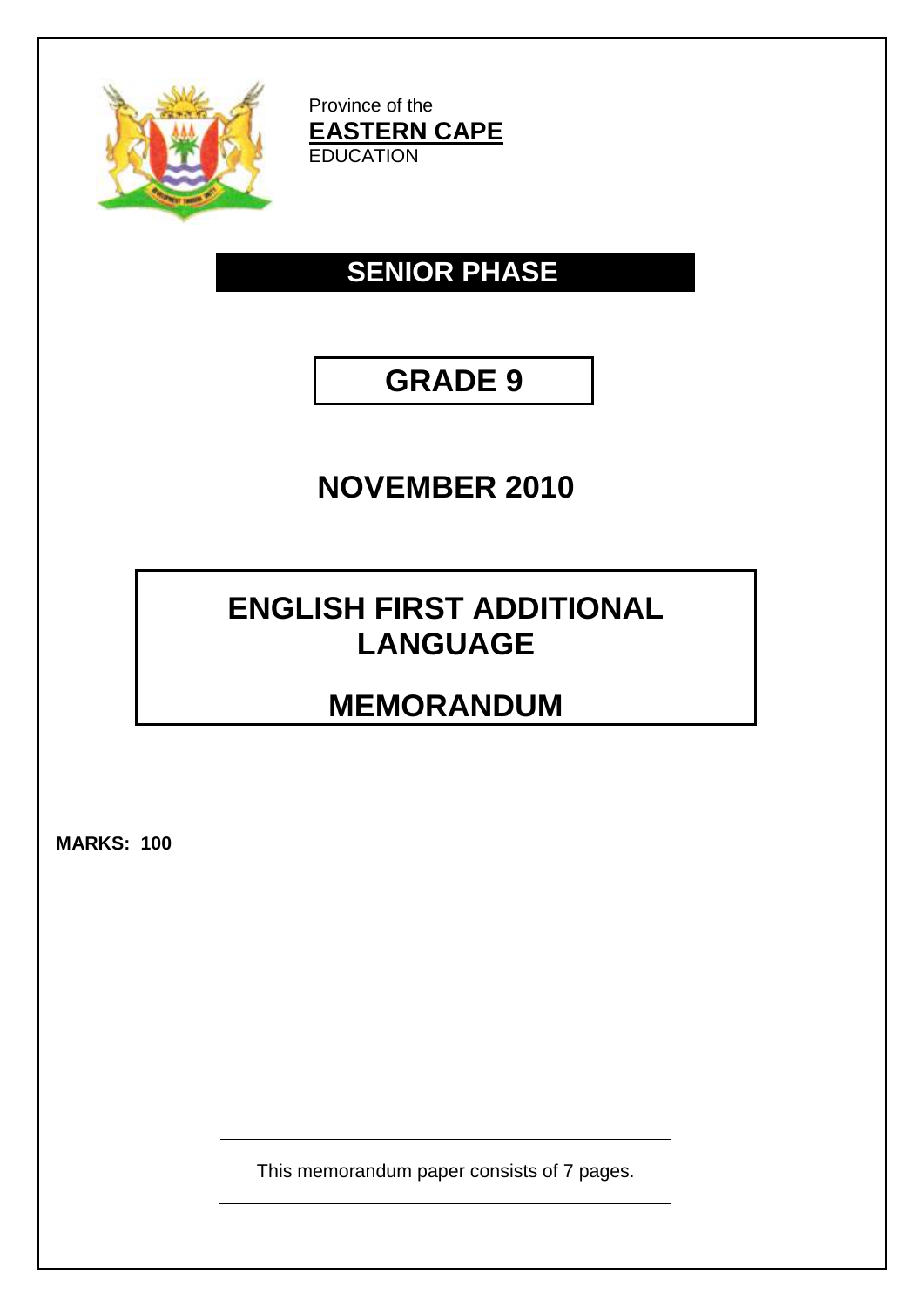#### **SECTION A: COMPREHENSION AND LANGUAGE**

## **QUESTION 1: CONTENTS PAGE FROM A MAGAZINE**

| $1.1$ | 1.1.1                                                        | Namibia                  |                | (1)        |
|-------|--------------------------------------------------------------|--------------------------|----------------|------------|
|       | 1.1.2                                                        | traditional              |                | (1)        |
| $1.2$ | 1.2.1                                                        | beach                    |                | (1)        |
|       | 1.2.2                                                        | Isidingo                 |                | (1)        |
|       | 1.2.3                                                        | 60/sixty                 |                | (1)        |
|       | 1.2.4                                                        | pastor                   |                | (1)        |
|       | 1.2.5                                                        | cricket                  |                | (1)        |
|       | 1.2.6                                                        | Lucas Radebe             |                | (1)        |
| 1.3   | His wedding day/The day he got married (OR anything similar) |                          |                | (1)        |
| 1.4   |                                                              | Ubuntu                   |                | (1)        |
| $1.5$ | 1.5.1                                                        | E                        |                |            |
|       | 1.5.2                                                        | H                        |                |            |
|       | 1.5.3                                                        | G                        |                |            |
|       | 1.5.4                                                        | B                        |                |            |
|       | 1.5.5                                                        | A                        |                |            |
|       | 1.5.6                                                        | D                        |                |            |
|       | 1.5.7                                                        | F                        |                |            |
|       | 1.5.8                                                        | $\mathsf C$              |                |            |
| 1.6   | 1.6.1                                                        | South Africa             | $(8 \times 1)$ | (8)<br>(1) |
|       | 1.6.2                                                        | Television or television |                | (1)        |
|       | 1.6.3                                                        | fourteen                 |                | (1)        |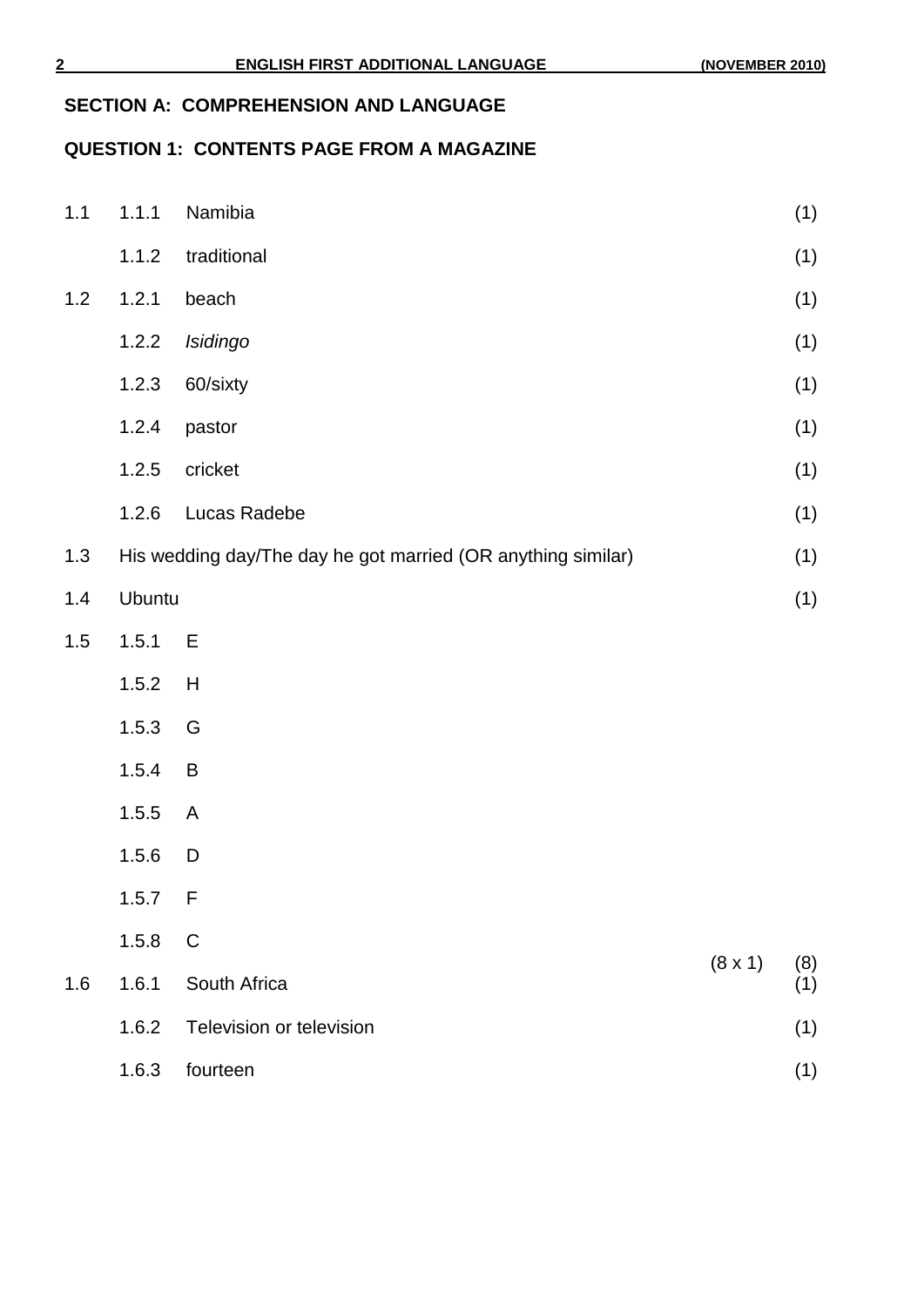|      | <b>ENGLISH FIRST ADDITIONAL LANGUAGE</b><br>(NOVEMBER 2010)                                                                                                                                                                                                                                                                                                                                                                                      | 3           |  |
|------|--------------------------------------------------------------------------------------------------------------------------------------------------------------------------------------------------------------------------------------------------------------------------------------------------------------------------------------------------------------------------------------------------------------------------------------------------|-------------|--|
| 1.7  | 1.7.1<br>diary                                                                                                                                                                                                                                                                                                                                                                                                                                   | (1)         |  |
|      | 1.7.2<br>daily                                                                                                                                                                                                                                                                                                                                                                                                                                   | (1)         |  |
|      | 1.7.3<br>feelings/feeling                                                                                                                                                                                                                                                                                                                                                                                                                        | (1)         |  |
|      | 1.7.4<br>more                                                                                                                                                                                                                                                                                                                                                                                                                                    | (1)         |  |
| 1.8  | he ( $\sqrt{ }$ ) had killed ( $\sqrt{ }$ ) their ( $\sqrt{ }$ ) mom. (2) <b>Note</b> : -1 mark per error (learner<br>cannot get more than 2)                                                                                                                                                                                                                                                                                                    |             |  |
| 1.9  | 1.9.1<br>and                                                                                                                                                                                                                                                                                                                                                                                                                                     | (1)         |  |
|      | 1.9.2<br>giant                                                                                                                                                                                                                                                                                                                                                                                                                                   | (1)         |  |
| 1.10 | "free" meaning you don't have to pay for something. OR "free" meaning<br>nothing stops you to go/do where/what you want to. Any sentence in which<br>the meaning is clear. (2) marks: 1 mark for correct language; 1 mark if the<br>relevant meaning is clear.                                                                                                                                                                                   | (2)<br>[30] |  |
|      | <b>QUESTION 2: NEWSPAPER ADVERTISEMENT</b>                                                                                                                                                                                                                                                                                                                                                                                                       |             |  |
| 2.1  | 26 October 2010 (or just 26 October)                                                                                                                                                                                                                                                                                                                                                                                                             | (1)         |  |
| 2.2  | Learners' own answers. NO marks for the YES or NO. The<br>explanation/motivation has to fit the YES/NO. Possible answers: YES - all<br>learners who are preparing for their exams, have to manage their time and<br>can use the same tips given to Grade 12 learners. NO - Grade 9 learners<br>don't have such a great volume of work to study; hence they don't really need<br>such a fixed time table. OR any similar answer that makes sense. | (2)         |  |
| 2.3  | blank                                                                                                                                                                                                                                                                                                                                                                                                                                            | (1)         |  |
| 2.4  | You first plan in rough/In case you want to make changes before you finalise<br>it. OR any similar answer that makes sense.                                                                                                                                                                                                                                                                                                                      | (1)         |  |
| 2.5  | Use different colours.                                                                                                                                                                                                                                                                                                                                                                                                                           | (1)         |  |
| 2.6  | when you can really concentrate.<br>C                                                                                                                                                                                                                                                                                                                                                                                                            | (1)         |  |
| 2.7  | see                                                                                                                                                                                                                                                                                                                                                                                                                                              | (1)         |  |
| 2.8  | Learners' own answers. NO marks for the YES or NO. The<br>explanation/motivation has to fit the YES/NO. Possible answers: YES - You<br>may want to listen to what is going on TV/the radio and then you will not<br>concentrate properly on your work. $NO - I$ am used to studying while listening<br>to TV/the radio; it helps me to relax and then I study better. OR any similar<br>answer that makes sense.                                 | (2)         |  |
|      |                                                                                                                                                                                                                                                                                                                                                                                                                                                  |             |  |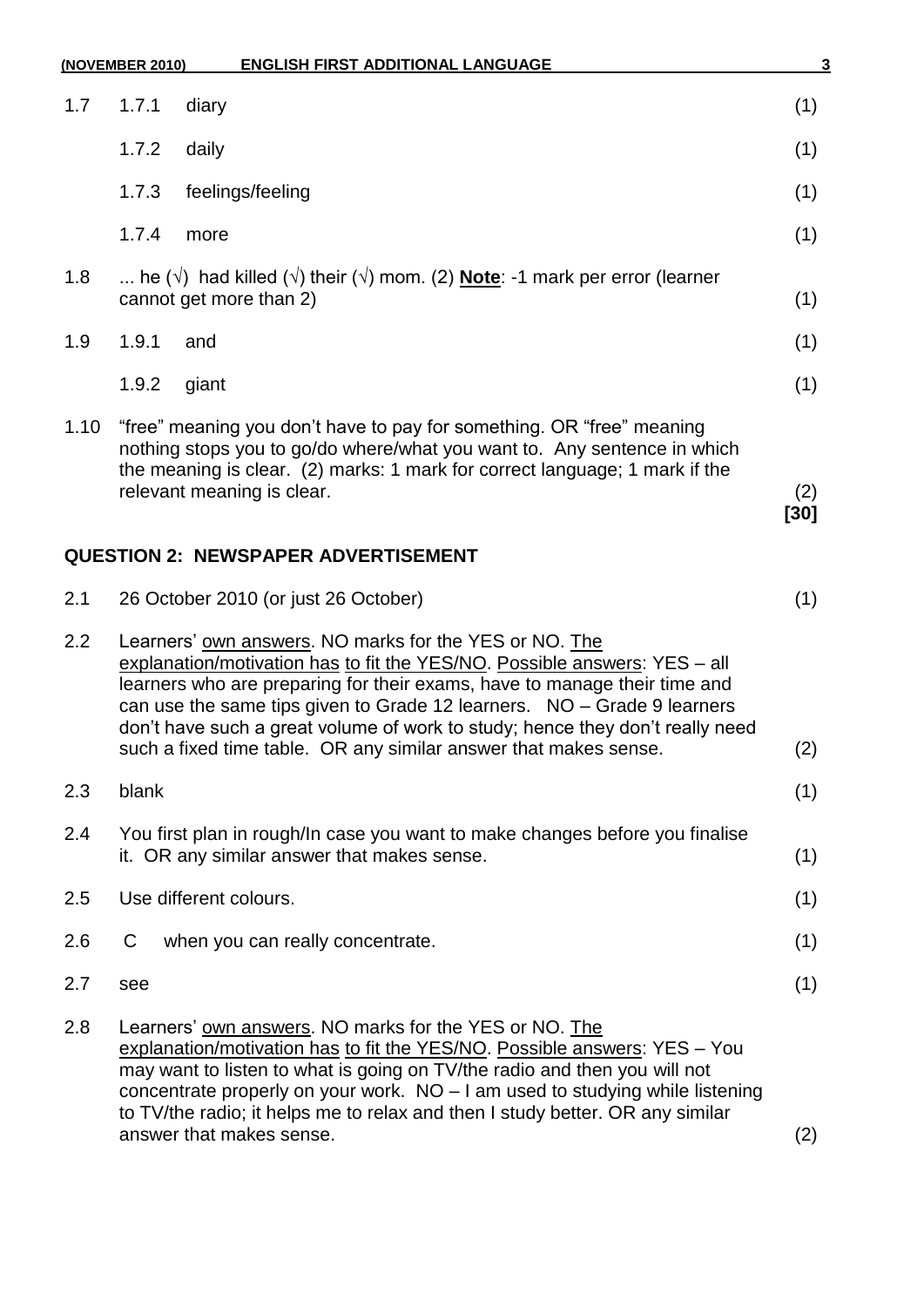| $\frac{4}{1}$ |                                                                                                                                                                      | <b>ENGLISH FIRST ADDITIONAL LANGUAGE</b> | (NOVEMBER 2010) |
|---------------|----------------------------------------------------------------------------------------------------------------------------------------------------------------------|------------------------------------------|-----------------|
| 2.9           | 2.9.1                                                                                                                                                                | asked                                    | (1)             |
|               | 2.9.2                                                                                                                                                                | who                                      | (1)             |
|               | 2.9.3                                                                                                                                                                | to help                                  | (1)             |
|               | 2.9.4                                                                                                                                                                | prepared                                 | (1)             |
|               | 2.9.5                                                                                                                                                                | to                                       | (1)             |
|               | 2.9.6                                                                                                                                                                | advice                                   | (1)             |
|               | 2.9.7                                                                                                                                                                | <b>Their</b>                             | (1)             |
|               | 2.9.8                                                                                                                                                                | of                                       | (1)             |
|               | 2.9.9                                                                                                                                                                | try                                      | (1)             |
|               | 2.9.10                                                                                                                                                               | boys                                     | (1)             |
|               | 2.9.11                                                                                                                                                               | much                                     | (1)             |
| 2.10          | to study more than 3 hours in a row.                                                                                                                                 |                                          | (1)             |
| 2.11          | Useful tips were ( $\sqrt{ }$ ) published ( $\sqrt{ }$ ) in the newspaper by them ( $\sqrt{ }$ ).<br>Note: -1 mark per error (learner cannot get more than 2)<br>(2) |                                          |                 |
| 2.12          | responsible                                                                                                                                                          |                                          | (1)             |
| 2.13          | Where did ( $\sqrt{ }$ ) they see ( $\sqrt{ }$ ) the advertisement? ( $\sqrt{ }$ ) (2)<br>Note: -1 mark per error (learner cannot get more than 2)                   | (2)                                      |                 |
| 2.14          | Oct. (must be correct)                                                                                                                                               |                                          | (1)             |
| 2.15          | 2.15.1                                                                                                                                                               | harder                                   | (1)             |
|               | 2.15.2                                                                                                                                                               | better (Note: Spelling MUST be correct.) | (1)<br>[30]     |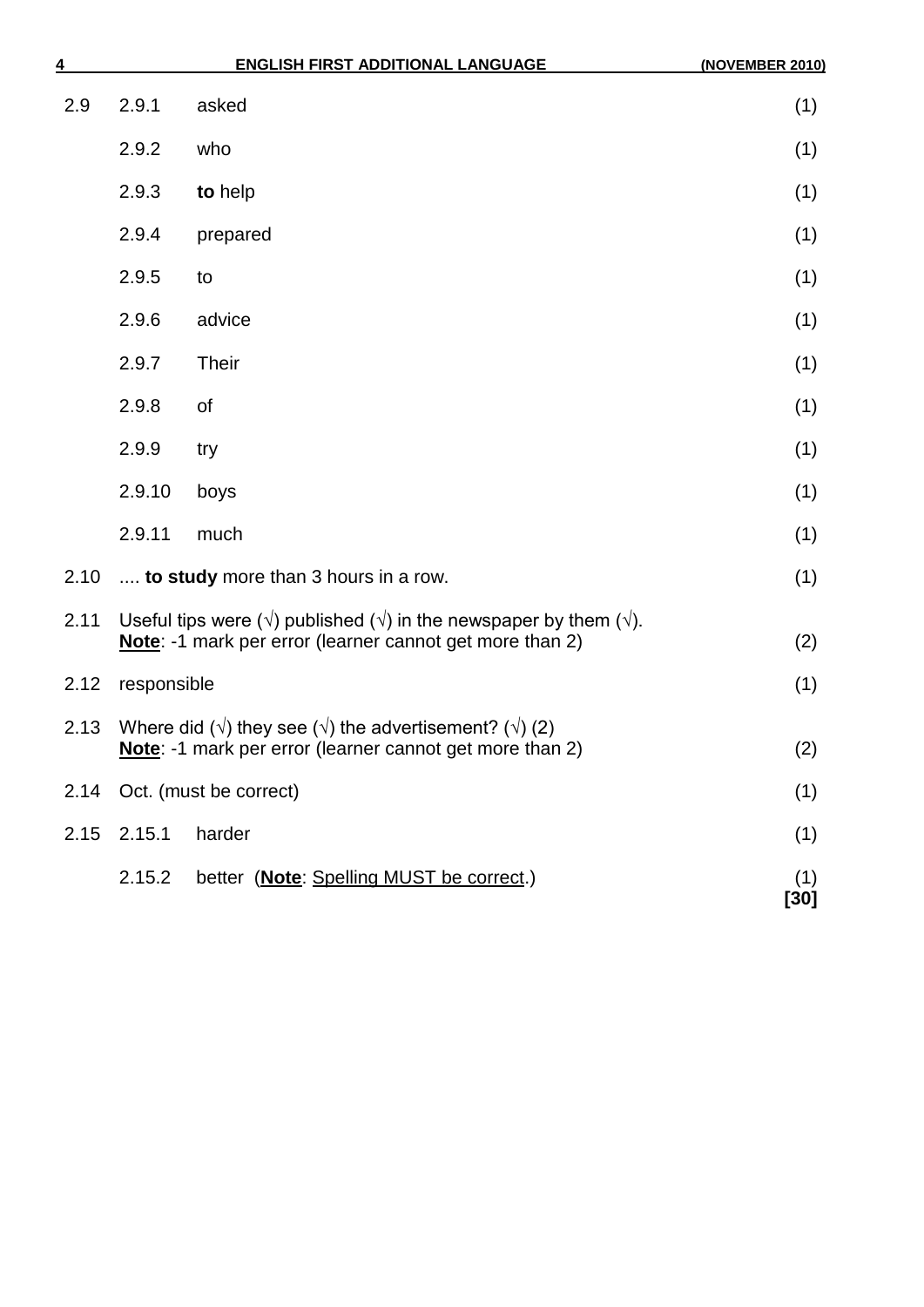| (NOVEMBER 2010) |                               | <b>ENGLISH FIRST ADDITIONAL LANGUAGE</b>                                          |                         | 5             |
|-----------------|-------------------------------|-----------------------------------------------------------------------------------|-------------------------|---------------|
|                 |                               | <b>QUESTION 3: NEWSPAPER ARTICLE</b>                                              |                         |               |
| 3.1             | <b>Commonwealth Games</b>     |                                                                                   |                         | (1)           |
| 3.2             | New Dehli/India               |                                                                                   | (1)                     |               |
| 3.3             | 3.3.1                         | <b>YES</b>                                                                        |                         | (1)           |
|                 | 3.3.2                         | "matric pupil" (or without "")                                                    |                         | (1)           |
| 3.4             | Australia (1) and England (1) |                                                                                   | (2)                     |               |
| 3.5             | 3.5.1                         | minutes                                                                           |                         | (1)           |
|                 | 3.5.2                         | seconds ( <b>Note</b> : disregard spelling errors (unless it changes<br>meaning). |                         | (1)           |
| 3.6             | On the back page/On page 16   |                                                                                   | (1)                     |               |
| 3.7             |                               | "pick up the tempo"                                                               |                         | (1)<br>$[10]$ |
|                 |                               |                                                                                   | <b>TOTAL SECTION A:</b> | 70            |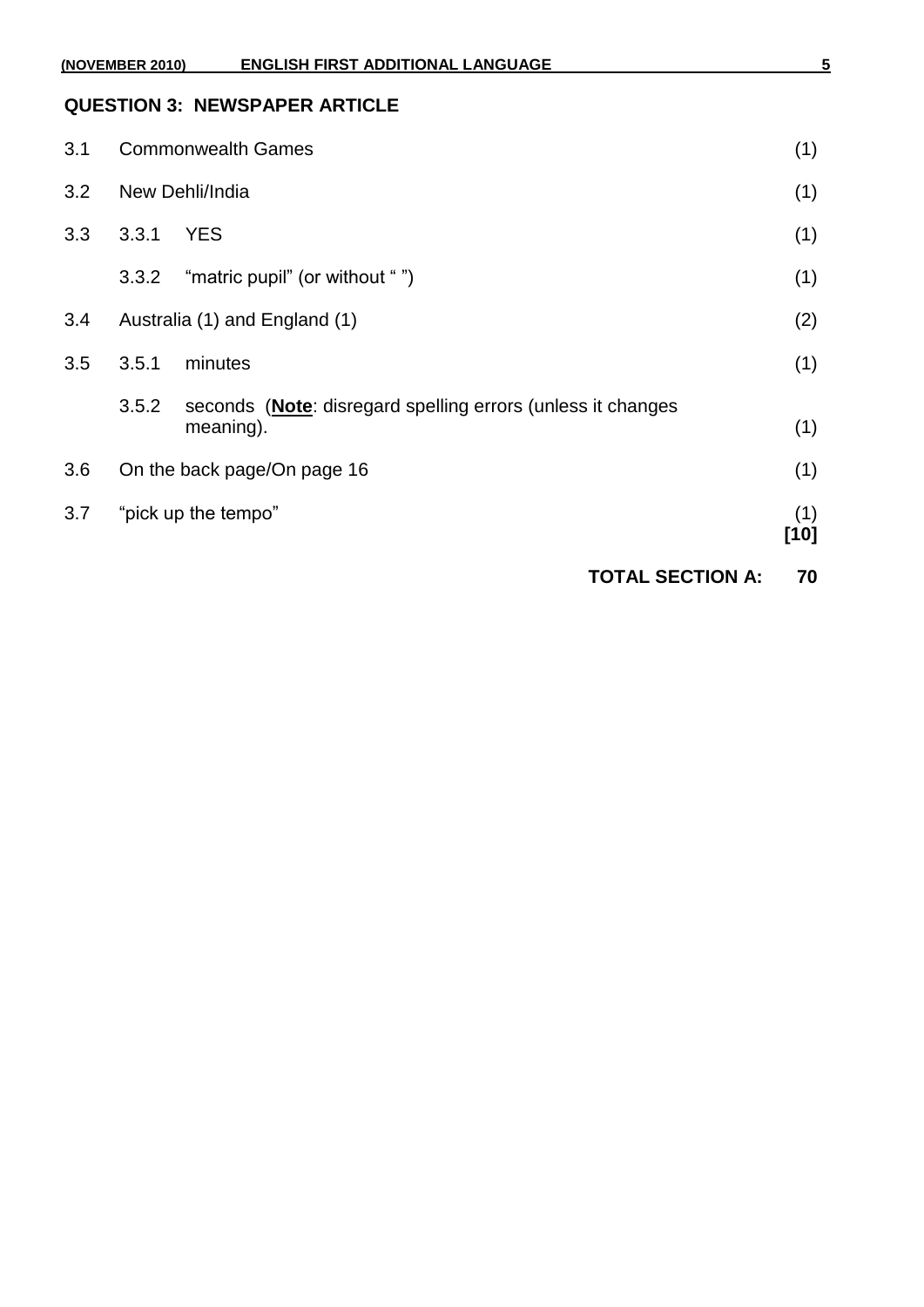#### **SECTION B: SUMMARY**

#### **QUESTION 4**

- 1. Learners may use sentences directly from the text or put it in their own words. Whatever they do has to make sense.
- 2. Only ONE fact/tip on a specific point.
- 3. Mark allocation as follows:
	- $\triangleright$  7 marks for 7 facts/tips.
	- $\geq$  3 marks for language: 1 mark for every 5 language errors (disregard spelling).
	- $\triangleright$  If a sentence is not complete/full and the actual fact is not clear from such an incomplete sentence – NO mark.
	- $\triangleright$  If the summary is too long (more than 65 words), deduct one mark overall.
- 4. Possible answers: Any **SEVEN** of the following *(PLUS your own discretion)*
	- $\triangleright$  Be on time/Don't be late.
	- $\triangleright$  Wait away from the road.
	- $\triangleright$  Don't rush or push against other people.
	- $\triangleright$  Remain seated while the vehicle is moving / Never kneel on your seat.
	- $\triangleright$  Keep your luggage out of the ways and exits.
	- $\triangleright$  Don't distract the driver/Don't talk to the driver while he is driving.
	- $\triangleright$  Don't throw things around or out of the windows.
	- $\triangleright$  Wait until the vehicle has stopped completely before getting off.
	- $\triangleright$  Cross the road after the vehicle has moved away.

### **TOTAL SECTION B: 10**

#### **SECTION C: WRITING**

#### **QUESTION 5: A DIALOGUE**

- 1. Use the rubric on the next page.
- 2. Correct format: names underneath each other, line open between names, after names, no inverted commas.
- 3. The principal must be addressed in a formal way.
- 4. ALL four learners involved in the fight must be mentioned; learners have to write on their participation in the fight.
	- **TOTAL SECTION C: 20**
		- **GRAND TOTAL: 100**